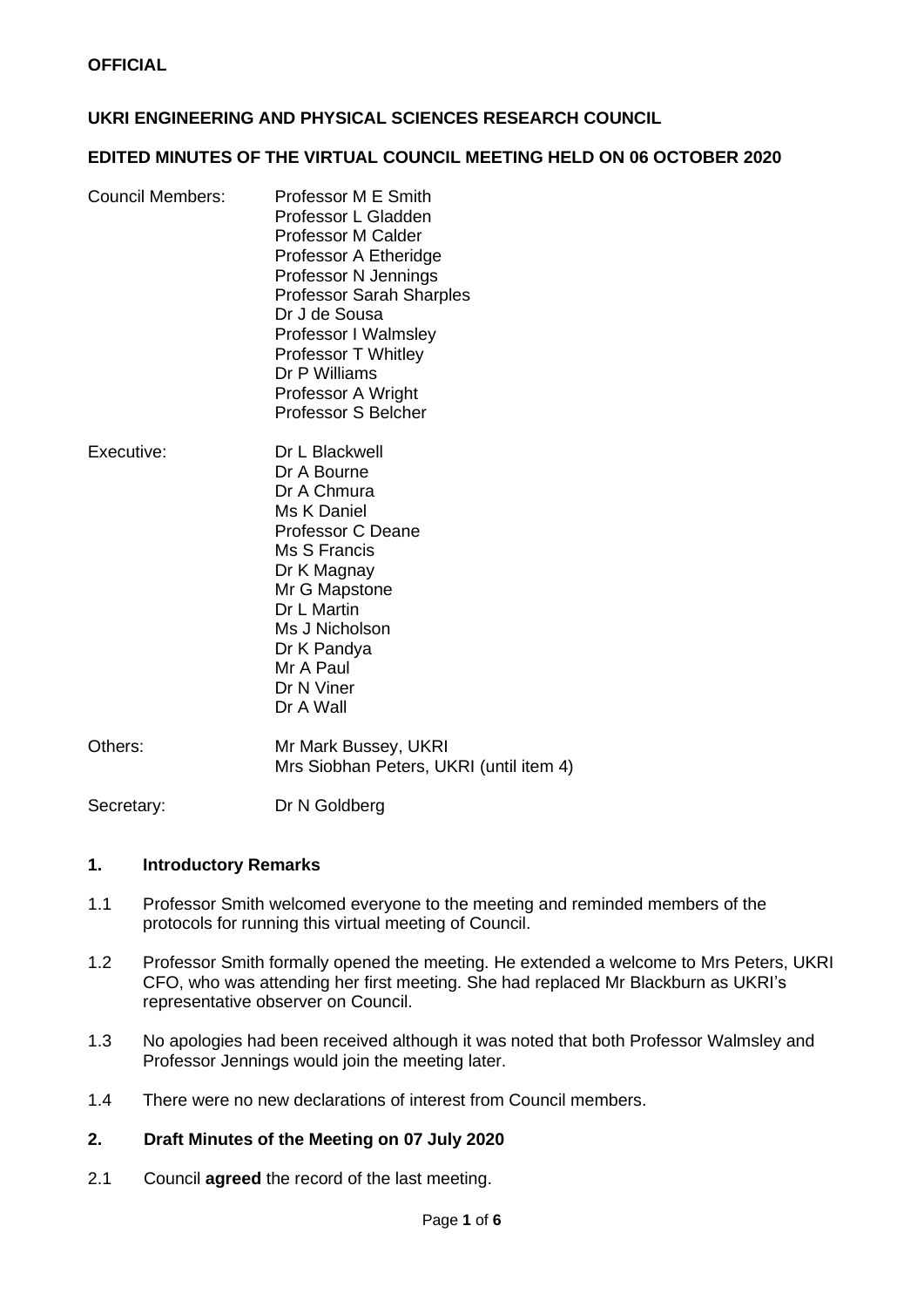# **3. Actions and Matters Arising**

3.1 There were ten actions from the last meeting. Council noted those that were completed and those that were in-hand. Council received specific updates as follows:

#### i) **Minute not included as contains exempt material, at the time of publication, under the terms of the Freedom of Information Act 2000.**

- ii) Minute 4.1: Ms Nicholson updated Council on some of the emerging lessons learnt and some statistics arising from the recent New Horizons call. In response to a question she said that further analysis would be undertaken to assess the extent to which this call had improved diversity with regards to applicants and institutions, and this would be reported to Council in due course. Finally, she agreed that, in time, it would be useful publish headline data more widely.
- iii) Minute 7.5: Dr Wall confirmed that input on Open Fellowships had been received from Professor Jennings, Professor Etheridge and Dr de Sousa. She thanked them for their very helpful and detailed input. The Open Fellowships guidance is now on the EPSRC website.

# **4. Executive Update (EPSRC 19-20)**

4.1 Dr Wall reported on the deliberations of the Doctoral Education Review working-group which had focussed on the pressing issue of the impact of Covid-19 on studentships. She said that the working-group had considered a report based on preliminary data UKRI had collected on the impact of the pandemic and the outputs of conversations EPSRC had held with stakeholders. The group had concluded that, without further investment, Covid-19 may cause a short to medium-term reduction in funds to support new doctoral students. In part this would be as a result of EPSRC, university, and partner funding being prioritised to support current doctoral students due to complete and short-term cash flow issues for some companies. She added that this predicted reduction in the number of new doctoral students starters would be additional to the current expected reduction in student numbers caused by the baseline funding reduction for DTPs and CDTs, while student and other costs are increasing.

#### 4.2 **Minute not included as contains exempt material, at the time of publication, under the terms of the Freedom of Information Act 2000.**

4.3 Dr Wall closed by saying that a more detailed paper on the precise impact of the pandemic on doctoral studentships was planned for the December Council meeting and that this would draw on further detailed input from university partners.

#### 4.4 Council received an update on EPSRC's current and future financial position. **Minute not included as contains exempt material, at the time of publication, under the terms of the Freedom of Information Act 2000.**

4.5 Ms Nicholson reported that following the discussion at the May meeting regarding the Infrastructure Roadmap EPSRC had submitted 3 projects to the UKRI Infrastructure Advisory Committee who were scheduled to meet on 25 November 2020. She said that across UKRI, 21 full and 11 preliminary projects had been submitted and while it is still unknown when the next submission round will be, EPSRC are planning to ensure that its future process reflects our ambitions as a Council and will build on the lessons learned from this round. This will likely include building on our Spending Review work e.g. capital requirements for net-zero, and an open call to the community to highlight future opportunities. She reminded Council that World Class Labs (WCL) had long been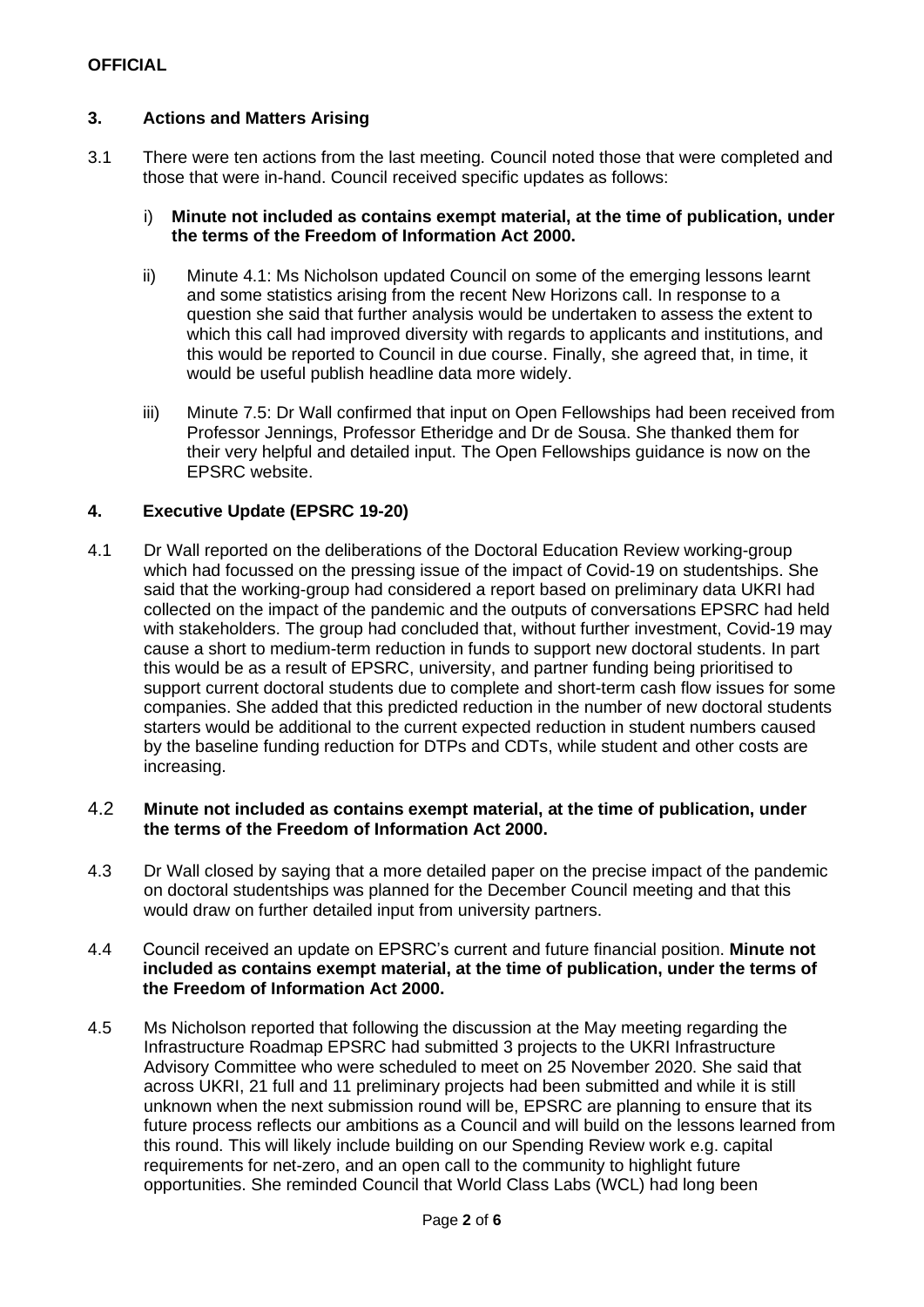highlighted as a priority for additional capital funding. Following negotiations with BEIS and HMT, UKRI had successfully secured an additional £300m capital investment in WCL in FY20/21, bringing forward infrastructure investment from future years. Delivering this uplift required a swift allocation to Councils in accordance with funding conditions and with consideration to future financial impacts, and EPSRC received £29m of this investment.

- 4.6 Dr Bourne provided Council with a brief update on plans to introduce a short-term international funding programme post Brexit to fill the gap left by ERC grants and to establish a new Discovery Fund. **Minute not included as contains exempt material, at the time of publication, under the terms of the Freedom of Information Act 2000.**
- 4.7 Professor Gladden reported that the process to recruit 3 new Council members was nearing completion and that interviews had been held on 30 September and 01 October and she had been joined on the interview panel by Professor Smith and Dr Karen Salt (UKRI). She said that she had been encouraged by both the quality and diversity of the applicants for this exercise, but this had made the selection process difficult. The Panel had unanimously agreed that there were two standout candidates who should be appointed. The panel were still considering options for filling the third vacancy in order to ensure appropriate diversity on Council. Finally, she reported that the panel recommendations were now subject to the endorsement of the relevant UKRI appointments committee and it was anticipated that this would be made known early in November with the hope that the two new appointees might attend the December Council meeting.
- 4.8 Council **noted** the update.

# **5. Spending Review (SR) Update**

- 5.1 Professor Gladden introduced this item and first thanked Dr Chmura and colleagues for all of their hard work in preparing for the SR. She cautioned that the situation remained fluid and therefore urged Council to focus on the overall direction of travel and concentrate on what EPSRC should aspire to do in the event of different levels of SR settlement. She closed by saying that staff had been charged to be as ambitious as possible in formulating the bid in order to achieve the best possible outcome for EPS. She then handed over to Dr Chmura to provide an overview of both the UKRI submission and the EPSRC bid contained within that.
- 5.2 Dr Chmura said that UKRI had submitted an ambitious high-level bid for Spending Review 2020 (SR2020) into BEIS, covering the Financial Years (FYs) 2021/22 to 2024/25 **Minute not included as contains exempt material, at the time of publication, under the terms of the Freedom of Information Act 2000.**
- 5.3 Dr Chmura reported that the EPSRC bid had been formulated in conjunction with theme leads and input from some Council members and SATs. The bid had requested an overall increase in budget by a greater factor than the indicative Council baseline budget on the premise of the central role EPS will play in economic recovery over the SR and beyond. Therefore, we had framed the submission on an overall ambitious doubling of our FY2020/21 baseline by FY2023/24. She provided a more detailed overview of both the rationale for EPSRC's bid and the detailed elements of that bid.
- 5.4 In the ensuing discussion Council unanimously agreed that this represented a good start to the process and supported both the ambition and scale of the bid and commended those staff who had been involved in the process. It agreed that the bid justifiably reflected the role that EPS research would undoubtably play in a post Covid-19 national recovery. Furthermore, it felt that it had been pitched appropriately, particularly regarding the balance between the underpinning and translational research aspects. **Minute not included as contains exempt material, at the time of publication, under the terms of the Freedom**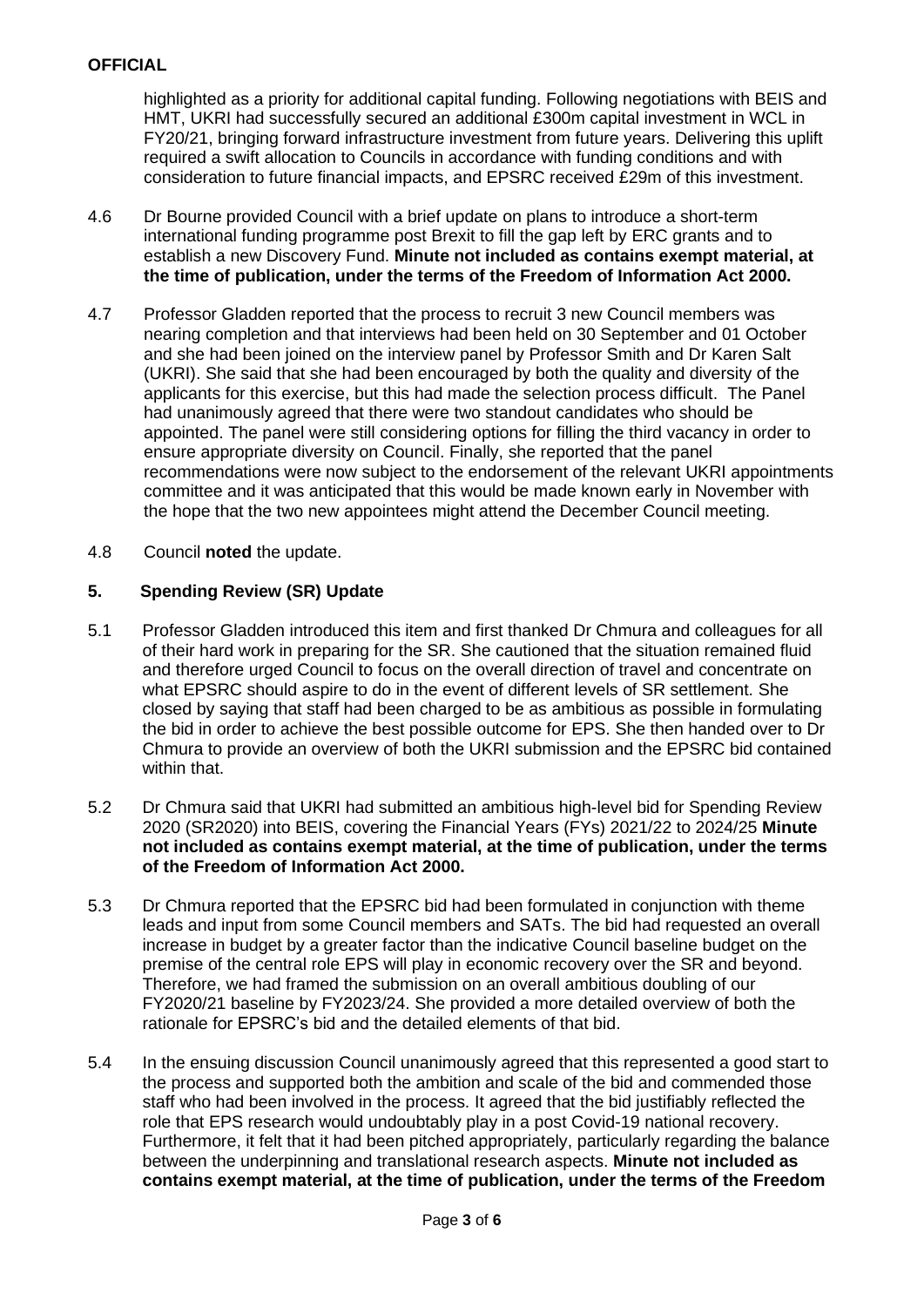# **of Information Act 2000.**

# **6. Delivery Plan Progress (EPSRC 20-20)**

- 6.1 Dr Bourne presented this paper which set out an overview of progress against EPSRC's 2019 Delivery Plan during quarters 1 and 2 of the 2020/21 financial year. He reminded Council that they had last discussed progress at the May 2020 meeting and that at that meeting the focus had been on six of the twelve priority areas. This paper therefore focussed on the remaining six areas:
	- Connected Nation.
	- Productive Nation.
	- Excellence in People.
	- Business Engagement.
	- Managing our Portfolio.
	- Research Infrastructure Membership.
- 6.2 Council members agreed that the regular detailed updates provided by the Executive to the designated Council members on specific priority areas were most valuable and allowed Council members to have a more in-depth understanding. In direct response to a question Dr Bourne agreed that it was important to shift to more outcome-focussed reporting and said that the Executive were looking closely at this and working with staff to facilitate a new process in order to make this possible.
- 6.3 The following specific comments were made in discussion:
	- i) The Fellowships initiative represented a major change for the community and the benefits of this change will pay out over many years to come. It will therefore be important to be able to map and closely monitor and support these over time.
	- ii) It was agreed that it would be timely to showcase case studies, in the coming weeks and months, but not just Covid-19 focussed.
	- iii) Conversely, it would be good to understand how EPS work has been used in the data modelling for the pandemic (RAMP initiative, Isaac Newton initiative, etc.).
	- iv) The Business Engagement priority provided a particular challenge to find the best routes to engagement with the SME community. This could be considered in the context of regional engagement and Innovate UK's role in this. It was noted that TechUK may also provide a route for such engagement.
- 6.4 Council **welcomed** the continued progress in taking forward the Delivery Plan priorities.

# **7. Closed Session**

- 7.1 A closed session was held without the Executive and UKRI representative.
- 7.2 When the Executive returned to the meeting Professor Smith briefly reprised what the closed session had covered: **Minute not included as contains exempt material, at the time of publication, under the terms of the Freedom of Information Act 2000.**

# **8. Discussion Session with CSAs**

8.1 In addition to Professor Stephen Belcher (CSA MET Office) who normally attends Council meetings, Council were also joined by Phil Blythe (DfT), Paul Monks (BEIS), and Robert Bradburne (Deputy CSA DEFRA).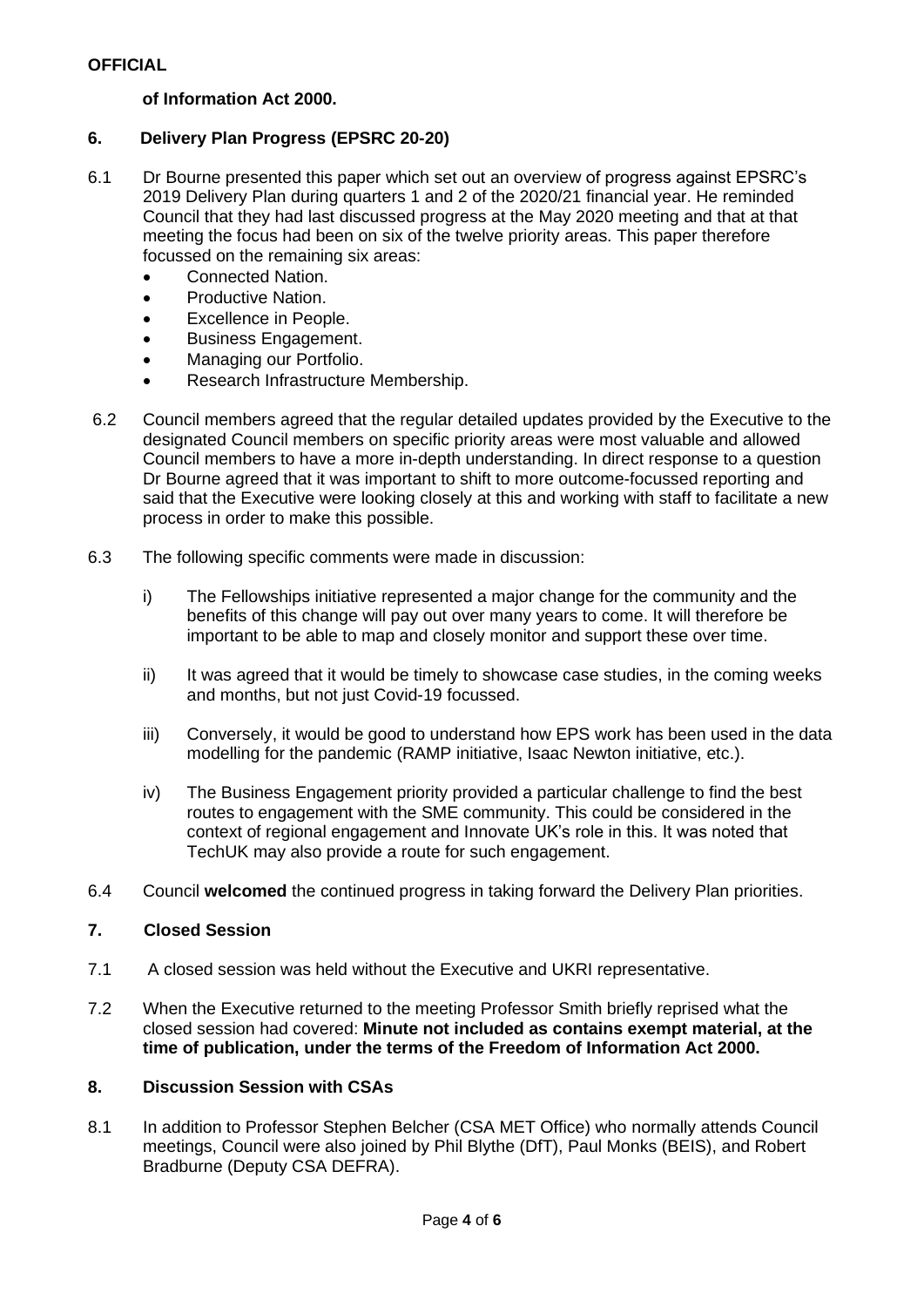- 8.2 Professor Smith welcomed them to the meeting. He said that this opportunity to meet was particularly timely given that the current SR and the importance afforded to establishing a meaningful partnership between government departments and UKRI.
- 8.3 Dr Pandya then introduced the session and began by providing a summary of EPSRC's SR priorities targeted specifically to the interests of the CSAs at the meeting. He then introduced EPSRC's plans for Clean Environment and Sustainable Growth and closed by inviting the CSAs in turn to present their own strategic funding priorities.
- 8.4 In the discussion which followed a number of common areas of interest emerged including AI, digital twins and data science as well as carbon capture and storage. The CSAs also highlighted the importance of engagement with researchers on policy development. Interactions tended to be with early career academics and could be strengthened at the mid-career stage. They also had experience of Research Council policy fellowships working well. Building on this Dr Pandya agreed to develop further briefing options for CSAs in these areas, working with some Council members as needed. He added that the whole area of Covid-19 pandemic recovery had not really been discussed, but suggested that we might also send CSA colleagues some thoughts from an EPSRC perspective so they might critique this with a view to informing the UKRI endeavour in this area. Finally, it was recognised that Professor Chris Whitty, CSA, DHSC, had expressed interest in engaging with EPSRC Council and that the Executive should respond positively to this.
- 8.5 Professor Gladden added that it would be certainly useful to explore how EPSRC's expertise in some of the common areas of interest that had been identified might be used in partnership across government departments. She suggested that this can either be done on a one-to-one basis or across department or in the form of workshops to showcase each area.
- 8.6 Dr Pandya closed by expressing his thanks to all participants and in particular Professor Belcher who had helped considerably in navigating through the CSA network and in making today's meeting happen.
- 8.7 Professor Smith said that he had found the session informative and interesting. It had been useful to hear the CSA's thoughts on where EPSRC played into the respective Departments and it had highlighted some topics for future discussion and potential collaboration. He added that there were ideas at various levels that had emerged from the discussion, some which were very practical and immediate and others more longer term and he said that he hoped these would be taken forward as part of an ongoing relationship and dialogue with CSAs. He added that the challenge will be how we build on this dialogue and said EPSRC needed to think about how best we make this happen. Dr Pandya agreed to come back to the CSAs with some firm proposals. Professor Smith closed by saying that whilst the session had been useful it perhaps would have worked even better had the meeting been in person which would have allowed for greater facilitation and multiple interaction and that this is something that we should strive to do in the future perhaps in an awayday or workshop environment.
- 8.8 Dr Pandya agreed to circulate the slides from the CSA presentations to Council members after the meeting.
- 8.9 When the CSAs had left the meeting Council took an opportunity to briefly reflect on the session. Council members broadly agreed that this had provided a sound basis and useful starting point for a longer-term series of engagements. It was recognised that while this had been a useful forum for discussion it was also felt that there may be scope for having a buddy system where a couple of Council members were matched with particular departments. This would allow for a more in-depth conversations to happen. Finally, Council agreed that Dr Pandya should take time to distil the key outputs from this